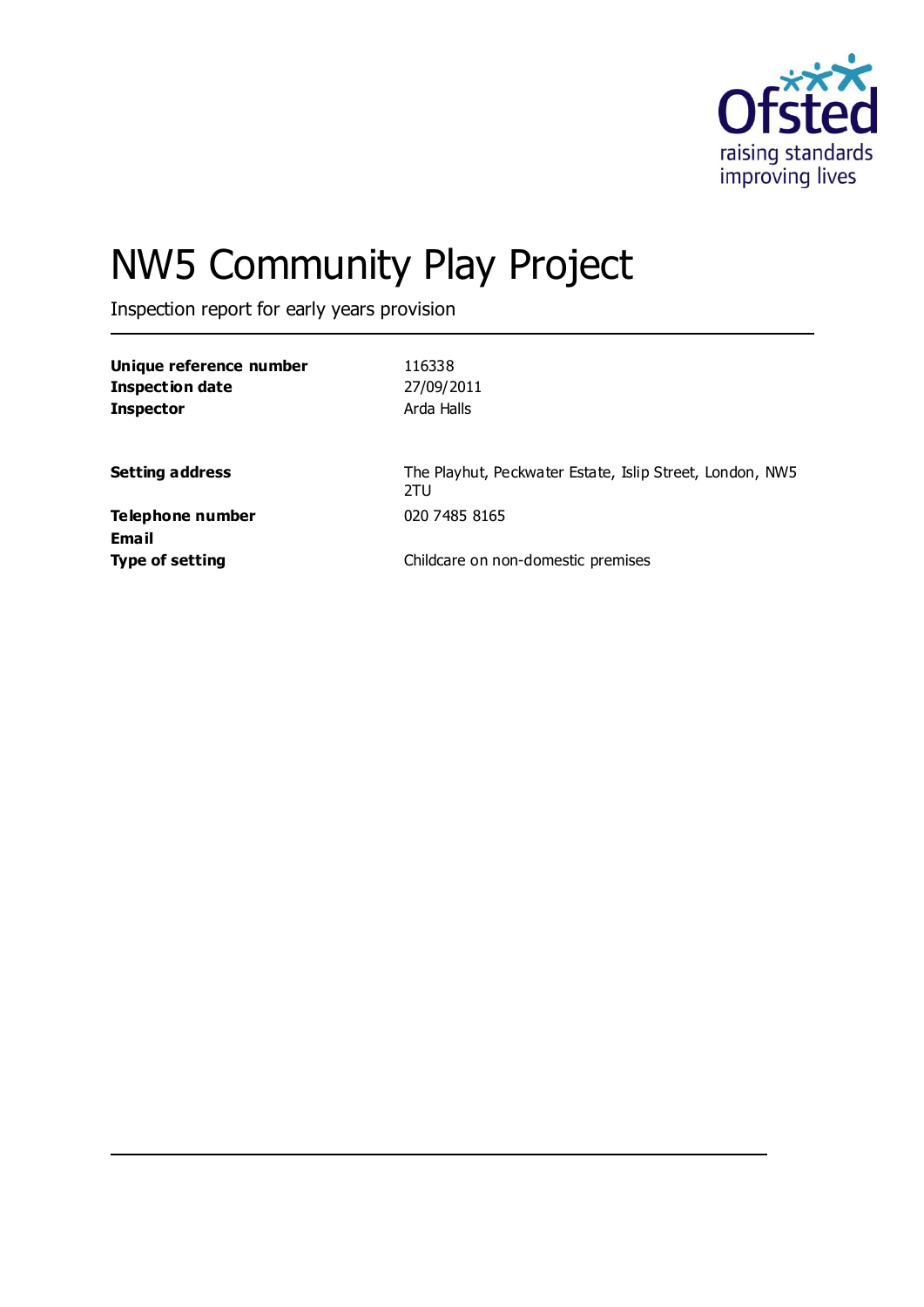The Office for Standards in Education, Children's Services and Skills (Ofsted) regulates and inspects to achieve excellence in the care of children and young people, and in education and skills for learners of all ages. It regulates and inspects childcare and children's social care, and inspects the Children and Family Court Advisory Support Service (Cafcass), schools, colleges, initial teacher training, work-based learning and skills training, adult and community learning, and education and training in prisons and other secure establishments. It assesses council children's services, and inspects services for looked after children, safeguarding and child protection.

If you would like a copy of this document in a different format, such as large print or Braille, please telephone 0300 123 1231, or email enquiries@ofsted.gov.uk.

You may copy all or parts of this document for non-commercial educational purposes, as long as you give details of the source and date of publication and do not alter the information in any way.

T: 0300 123 1231 Textphone: 0161 618 8524 E: enquiries@ofsted.gov.uk W: [www.ofsted.gov.uk](http://www.ofsted.gov.uk/)

© Crown copyright 2011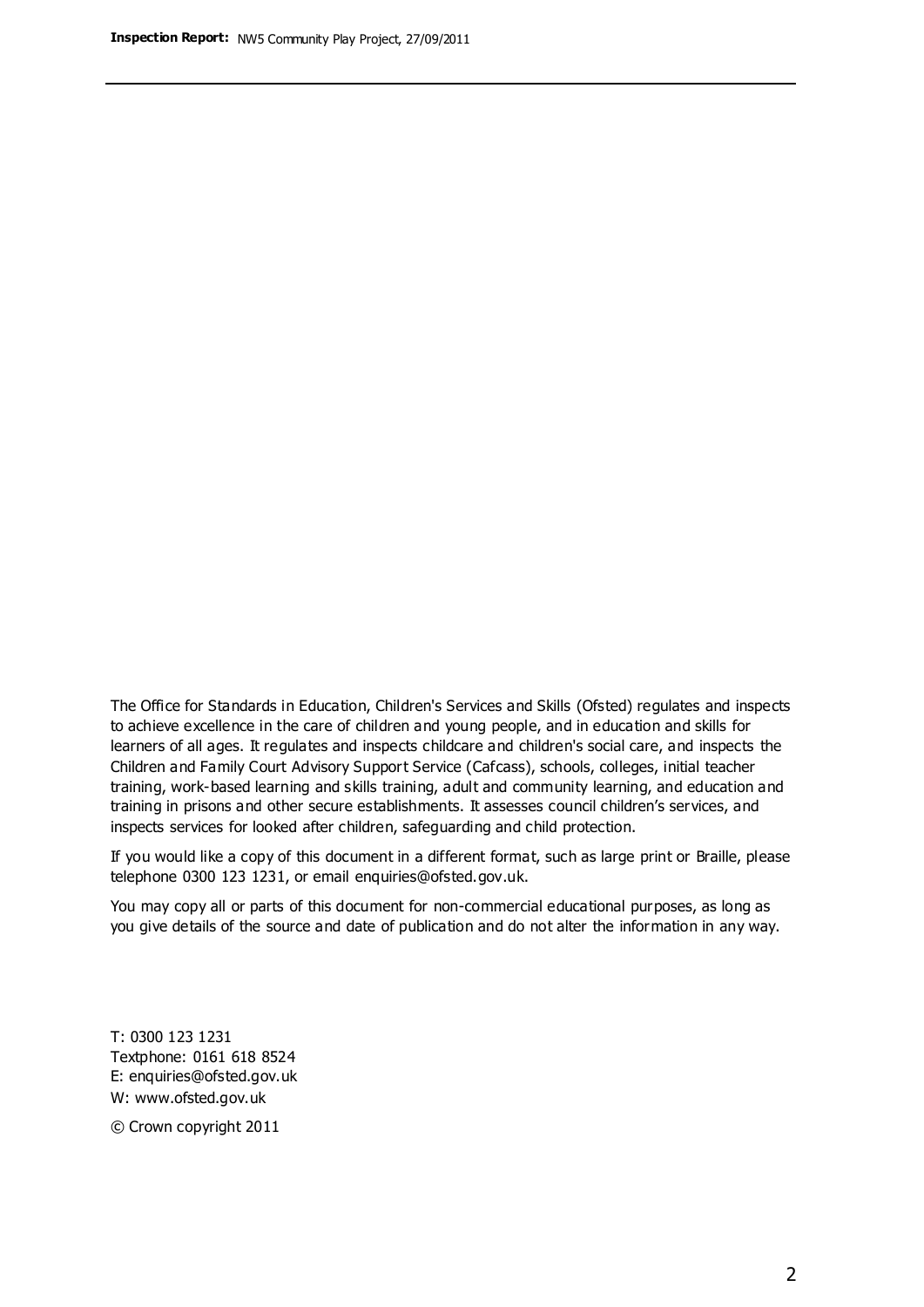## **Introduction**

This inspection was carried out by Ofsted under Sections 49 and 50 of the Childcare Act 2006 on the quality and standards of the registered early years provision. 'Early years provision' refers to provision regulated by Ofsted for children from birth to 31 August following their fifth birthday (the early years age group). The registered person must ensure that this provision complies with the statutory framework for children's learning, development and welfare, known as the *Early* Years Foundation Stage.

The provider must provide a copy of this report to all parents with children at the setting where reasonably practicable. The provider must provide a copy of the report to any other person who asks for one, but may charge a fee for this service (The Childcare (Inspection) Regulations 2008 regulations 9 and 10).

Children only attend this setting before and/or after the school day and/or during the school holidays. The judgements in this report reflect the quality of early years provision offered to children during those periods.

The setting also makes provision for children older than the early years age group which is registered on the voluntary and/or compulsory part(s) of the Childcare Register. This report does not include an evaluation of that provision, but a comment about compliance with the requirements of the Childcare Register is included in Annex B.

Please see our website for more information about each childcare provider. We publish inspection reports, conditions of registration and details of complaints we receive where we or the provider take action to meet the requirements of registration.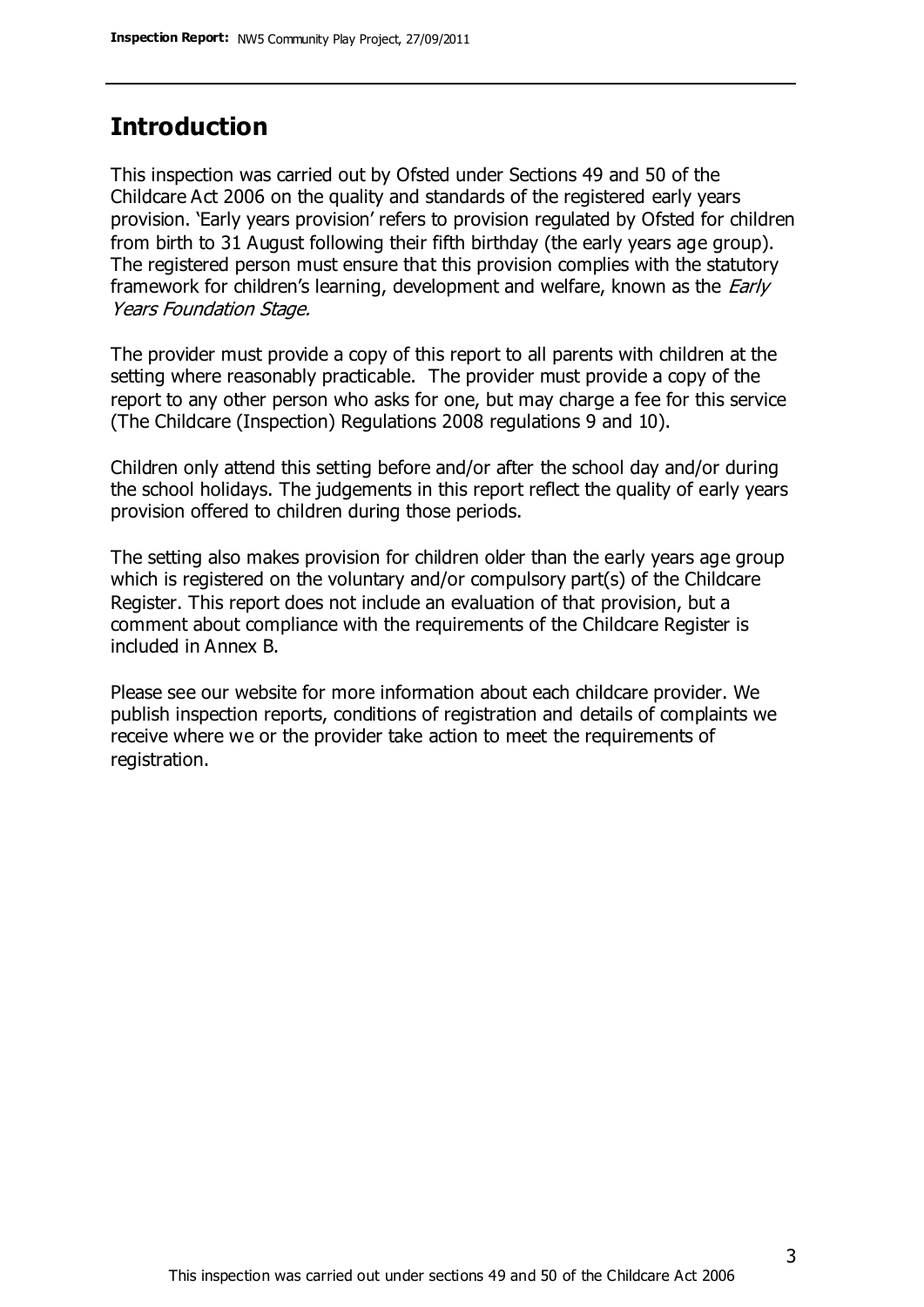# **Description of the setting**

The NW5 Community Play Project is run by a board of elected trustees. It opened in 1975 and operates from one playroom in a wooden hut in Kentish Town in the London Borough of Camden. The play project is registered on the Early Years Register and the compulsory and voluntary parts of the Childcare Register. The project may care for a maximum of 30 children under eight years. Of these, 24 children may be in the early years age group at any one time. There are currently 11 children aged from four years to under eight years on roll. Children over eight years may also attend. The project is open each weekday from 3pm to 6.30pm during term time and from 8.30am to 5.30pm during school holidays. All children have access to a shared outdoor play area. Children come from the wider community. The project supports children who speak English as an additional language. The project employs eight staff. Six of the staff, including the manager, hold appropriate playwork qualifications. Two staff are working towards a qualification. The project receives support from the local authority.

# **The overall effectiveness of the early years provision**

Overall the quality of the provision is good.

The needs of all children are routinely met as they are recognised as unique and individual. No group or individual is disadvantaged as each child is consistently supported. Children are helped to make good progress in their learning and development and their welfare is promoted successfully overall. The provider works actively in partnership with others to ensure good quality early education and care. Plans for improvement are good and the provider demonstrates a clear capacity to maintain continuous improvement.

# **What steps need to be taken to improve provision further?**

To meet the specific requirements of the EYFS, the registered person must:

• keep a daily record of children's hours of attendance (Documentation) (also applies to the compulsory and voluntary parts of the Childcare Register) 04/10/2011

To further improve the early years provision the registered person should:

develop the risk assessment to include anything with which a child may come into contact, with particular regard to the surface of the outdoor play area.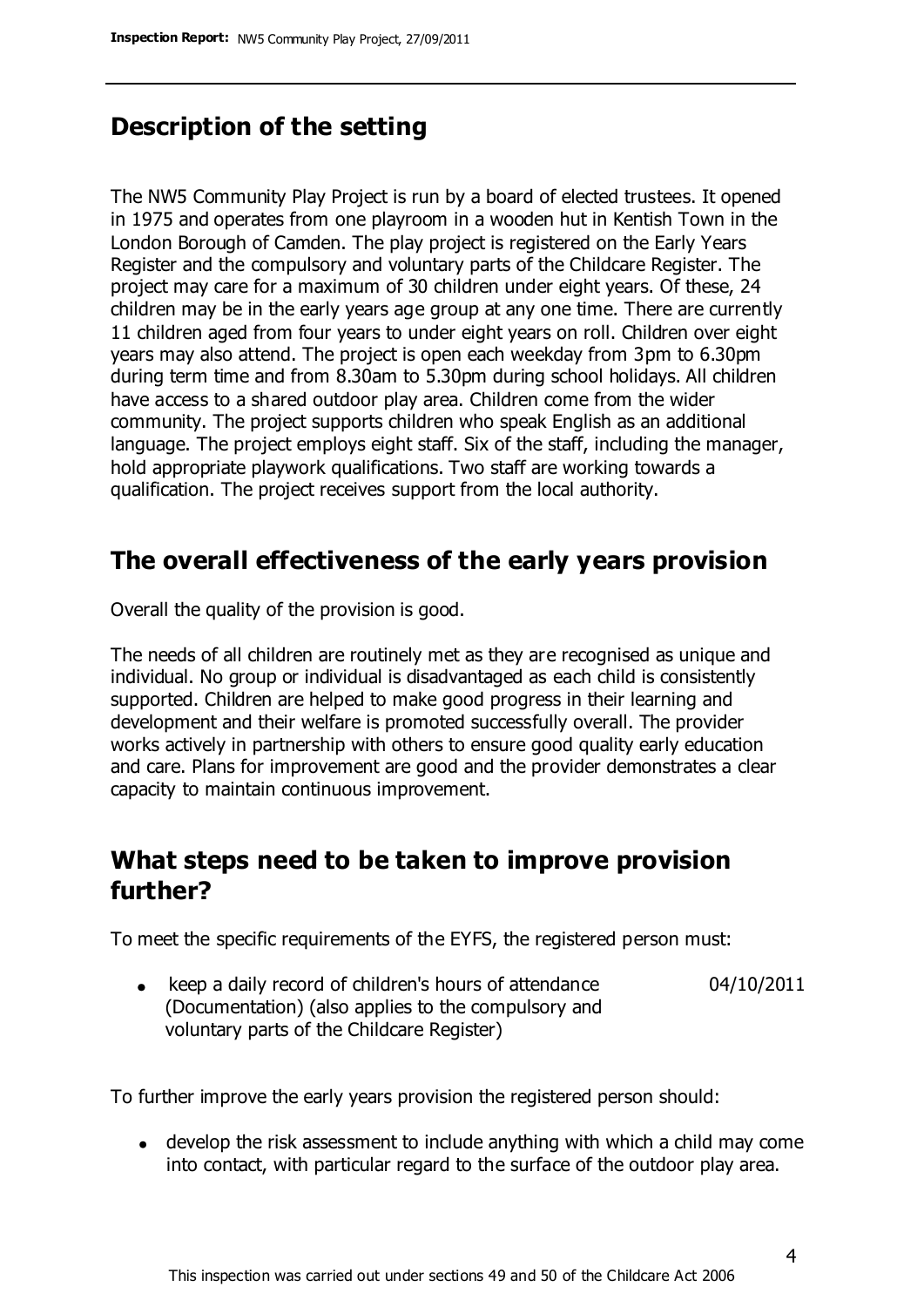# **The effectiveness of leadership and management of the early years provision**

The provider demonstrates a good understanding of how to keep children safe. Clear safeguarding procedures are in place, including the action to take if there is a concern about children. Policies and procedures to ensure children are safeguarded are up-to-date and contribute to the efficient management of the setting. Staff have a good awareness of what to do in the event of an allegation of abuse being made. Parents are aware of how they may contact the regulator if they should wish to make a complaint. Most record keeping is of a good standard. For example, fire evacuations are practised regularly and are successfully recorded. Children's departure times are recorded in the records of attendance, although these do not include clear arrival times. This is a breach of a specific welfare requirement. Overall, thorough risk assessments are in place to promote children's safety. However, the risk assessment does not include the broken pavement in the playground, which could pose a tripping hazard.

The provider liaises with external agencies and services successfully to ensure a child gets the support he or she needs. Teachers in the schools are consulted on a daily basis, which makes a strong contribution to children's achievement and wellbeing. This ensures progression and continuity of care. The setting communicates with parents and carers on a daily basis to keep them well informed about their children's progress. Parents are asked for their views and are involved in making decisions about the provision. Parents and carers are made welcome in the setting and are able to discuss their children's achievements and progress with the provider. They complete information records to ensure staff understand the individual personalities and care needs of their children. This means their daily routines are designed to take children's needs into account.

The provider reflects well on the play project practice and explains a range of improvements planned to enhance and develop the childcare practice. Recommendations raised at the previous inspection have been tackled which improves outcomes for children. Improvements to promote equality and inclusion have had a beneficial impact for all children. For example, flags of France and England make up part of the welcome display within the project and develop children's awareness of diversity. Adults within the setting share the provider's vision to make improvements to benefit the children. Plans for the future include involving parents more extensively in the setting, arranging further training for safeguarding children and expanding specific activities for children. The clear focus on improvement helps to improve outcomes for all children.

The progress and development of all children is good. For example, children from minority groups are enthusiastically welcomed. Children play well together and understand that there are differences, which can be celebrated. Children proudly announce that they can speak in English and French, they share interesting aspects of their culture with the other children. This helps children understand and value differences. Children display confidence as they ask the inspector who she is and what she is doing. Boys and girls take part as equals in outdoor games. Adults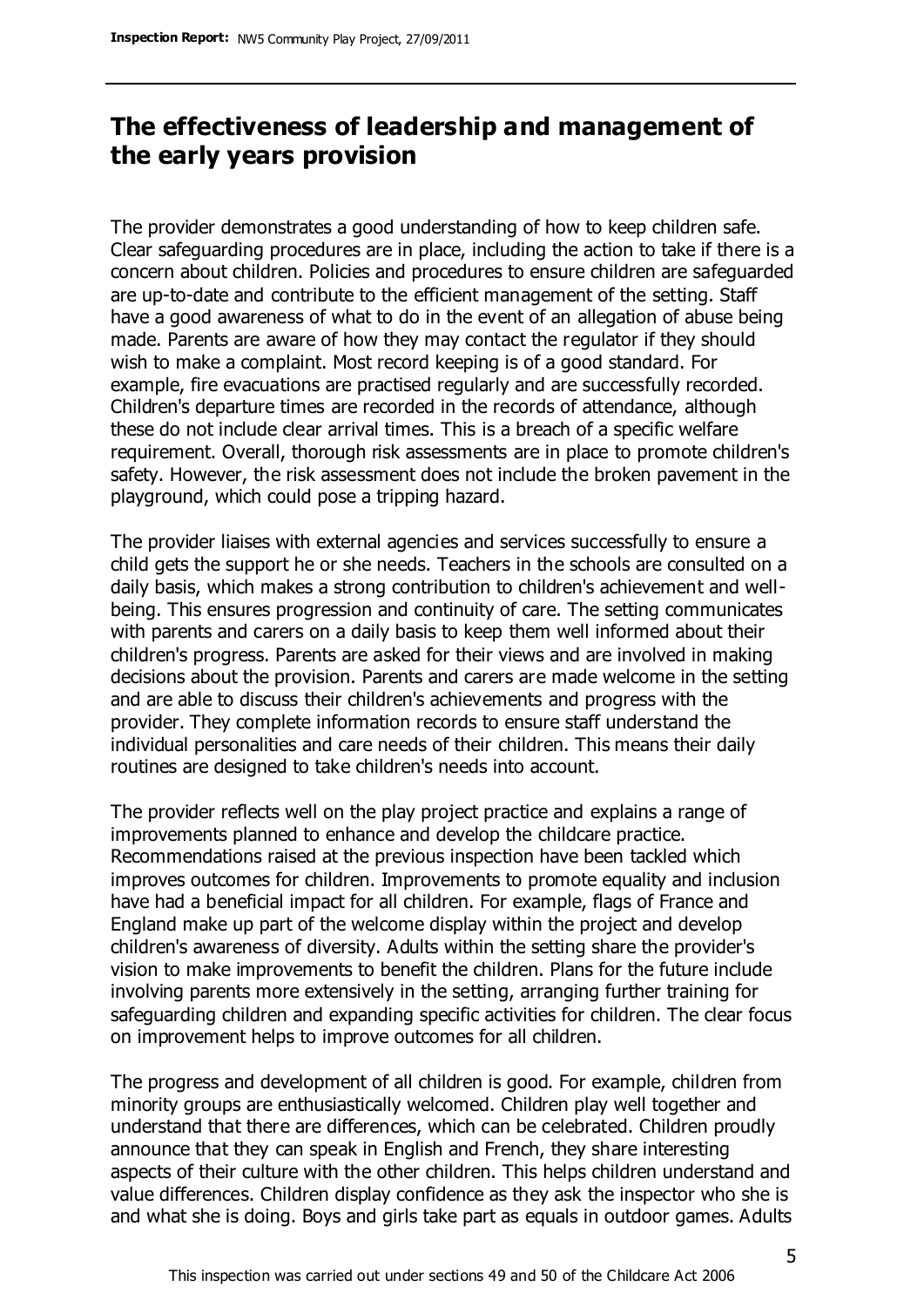ensure the learning environment and resources are available to all children. The play project is well-resourced with a wide selection of accessible toys and equipment indoors and out. This supports children's learning and promotes children's independence. Children use the resources well to achieve their goals. For example, some children do not like to play football outside but enjoy playing table football. The environment is safe and generally well-maintained. Children's development is good as a result of the setting. Resources are sustainable as the provider takes appropriate steps to monitor and maintain equipment on a regular basis.

# **The quality and standards of the early years provision and outcomes for children**

The provider demonstrates a good understanding of how to keep children safe. Clear safeguarding procedures are in place, including the action to take if there is a concern about children. Policies and procedures to ensure children are safeguarded are up-to-date and contribute to the efficient management of the setting. Staff have a good awareness of what to do in the event of an allegation of abuse being made. Parents are aware of how they may contact the regulator if they should wish to make a complaint. Most record keeping is of a good standard. For example, fire evacuations are practised regularly and are successfully recorded. Children's departure times are recorded in the records of attendance, although these do not include clear arrival times. This is a breach of a specific welfare requirement. Overall, thorough risk assessments are in place to promote children's safety. However, the risk assessment does not include the broken pavement in the playground, which could pose a tripping hazard.

The provider liaises with external agencies and services successfully to ensure a child gets the support he or she needs. Teachers in the schools are consulted on a daily basis, which makes a strong contribution to children's achievement and wellbeing. This ensures progression and continuity of care. The setting communicates with parents and carers on a daily basis to keep them well informed about their children's progress. Parents are asked for their views and are involved in making decisions about the provision. Parents and carers are made welcome in the setting and are able to discuss their children's achievements and progress with the provider. They complete information records to ensure staff understand the individual personalities and care needs of their children. This means their daily routines are designed to take children's needs into account.

The provider reflects well on the play project practice and explains a range of improvements planned to enhance and develop the childcare practice. Recommendations raised at the previous inspection have been tackled which improves outcomes for children. Improvements to promote equality and inclusion have had a beneficial impact for all children. For example, flags of France and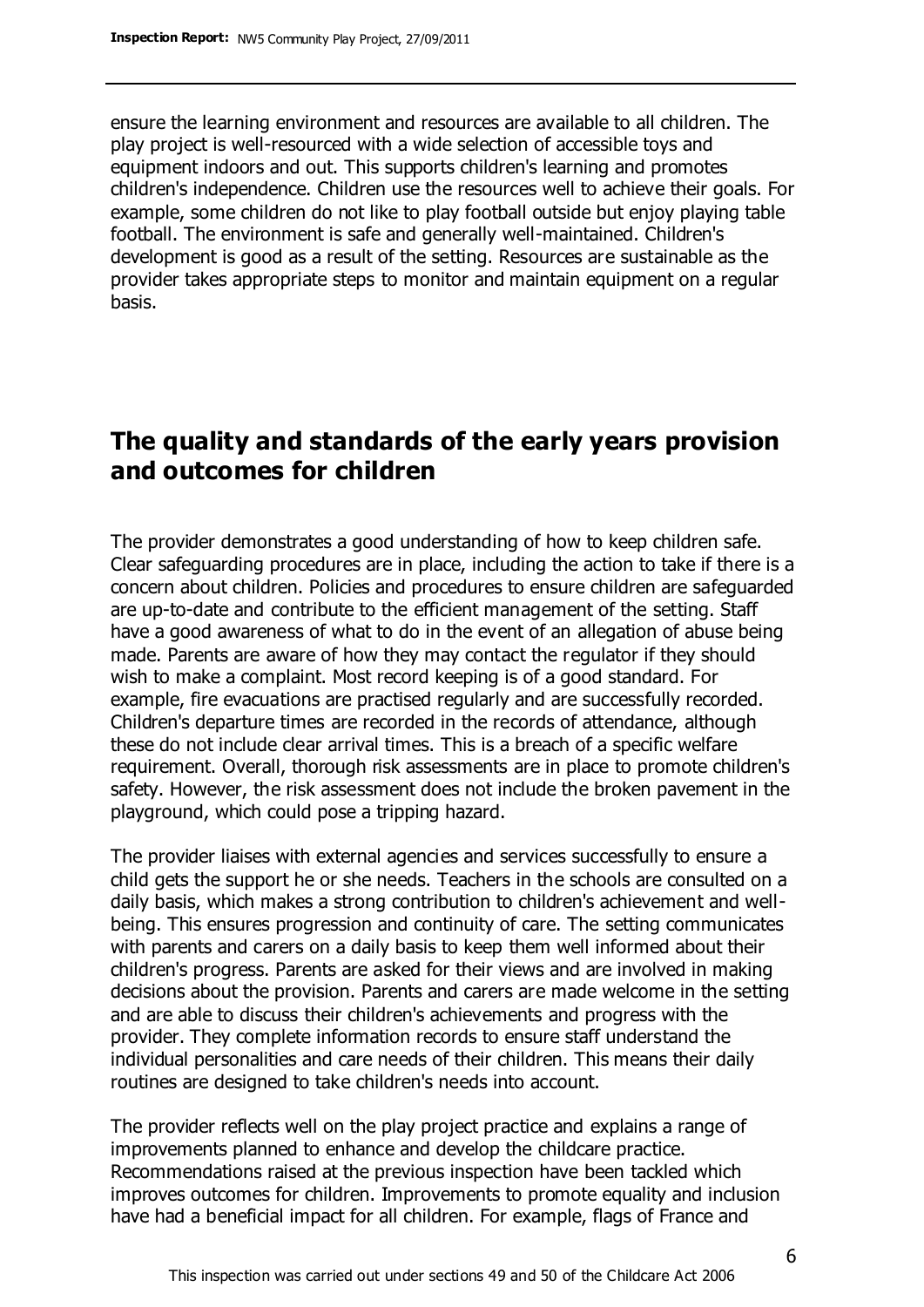England make up part of the welcome display within the project and develop children's awareness of diversity. Adults within the setting share the provider's vision to make improvements to benefit the children. Plans for the future include involving parents more extensively in the setting, arranging further training for safeguarding children and expanding specific activities for children. The clear focus on improvement helps to improve outcomes for all children.

The progress and development of all children is good. For example, children from minority groups are enthusiastically welcomed. Children play well together and understand that there are differences, which can be celebrated. Children proudly announce that they can speak in English and French, they share interesting aspects of their culture with the other children. This helps children understand and value differences. Children display confidence as they ask the inspector who she is and what she is doing. Boys and girls take part as equals in outdoor games. Adults ensure the learning environment and resources are available to all children. The play project is well-resourced with a wide selection of accessible toys and equipment indoors and out. This supports children's learning and promotes children's independence. Children use the resources well to achieve their goals. For example, some children do not like to play football outside but enjoy playing table football. The environment is safe and generally well-maintained. Children's development is good as a result of the setting. Resources are sustainable as the provider takes appropriate steps to monitor and maintain equipment on a regular basis.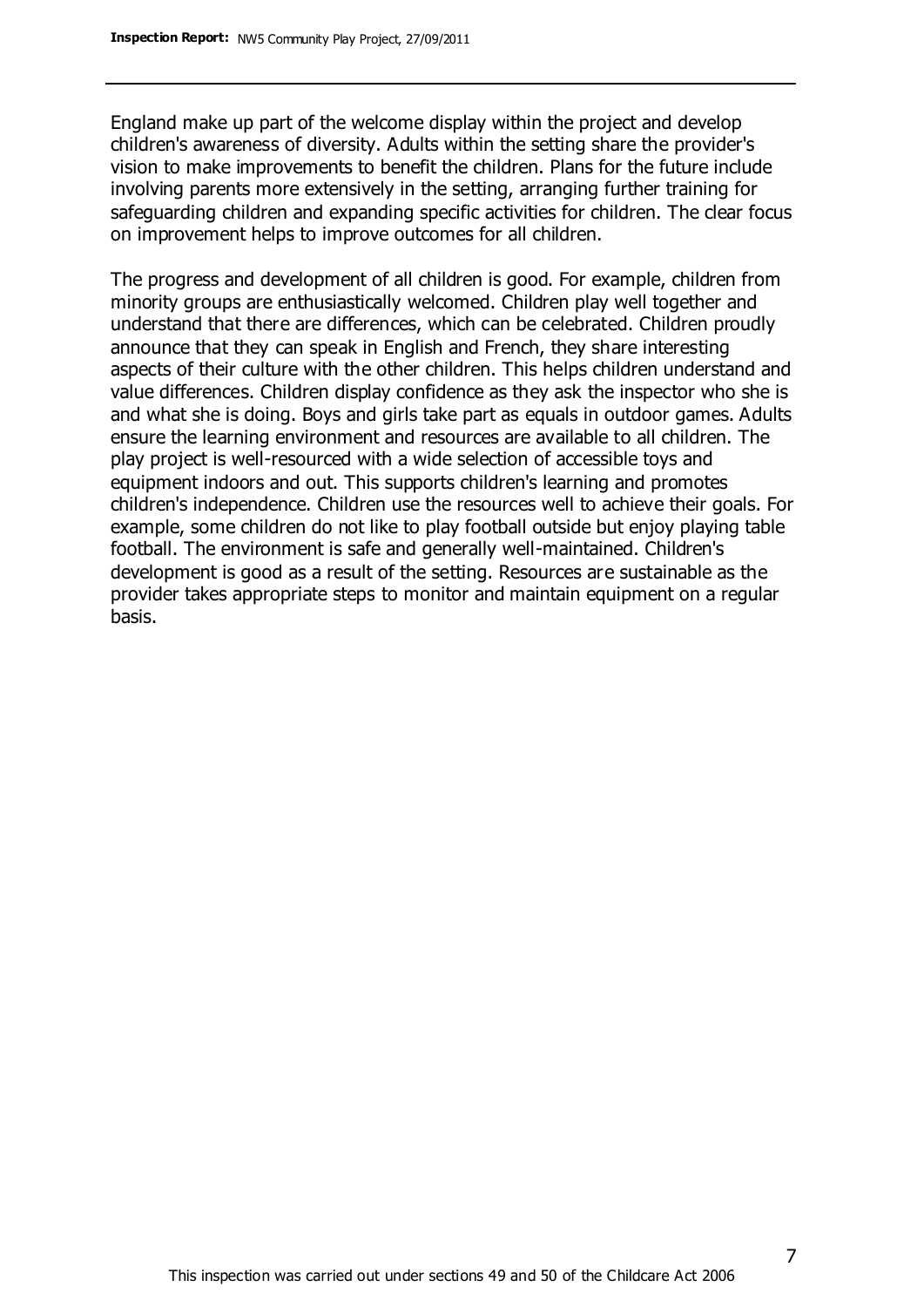# **Annex A: record of inspection judgements**

#### **The key inspection judgements and what they mean**

Grade 1 is Outstanding: this aspect of the provision is of exceptionally high quality Grade 2 is Good: this aspect of the provision is strong Grade 3 is Satisfactory: this aspect of the provision is sound Grade 4 is Inadequate: this aspect of the provision is not good enough

## **The overall effectiveness of the early years provision**

| How well does the setting meet the needs of the      |  |
|------------------------------------------------------|--|
| children in the Early Years Foundation Stage?        |  |
| The capacity of the provision to maintain continuous |  |
| improvement                                          |  |

## **The effectiveness of leadership and management of the early years provision**

| The effectiveness of leadership and management of the             |   |
|-------------------------------------------------------------------|---|
| <b>Early Years Foundation Stage</b>                               |   |
| The effectiveness of leadership and management in embedding       |   |
| ambition and driving improvement                                  |   |
| The effectiveness with which the setting deploys resources        |   |
| The effectiveness with which the setting promotes equality and    |   |
| diversity                                                         |   |
| The effectiveness of safeguarding                                 | 7 |
| The effectiveness of the setting's self-evaluation, including the |   |
| steps taken to promote improvement                                |   |
| The effectiveness of partnerships                                 |   |
| The effectiveness of the setting's engagement with parents and    |   |
| carers                                                            |   |

## **The quality of the provision in the Early Years Foundation Stage**

The quality of the provision in the Early Years Foundation Stage  $\vert$  2

## **Outcomes for children in the Early Years Foundation Stage**

| <b>Outcomes for children in the Early Years Foundation</b>    |  |
|---------------------------------------------------------------|--|
| <b>Stage</b>                                                  |  |
| The extent to which children achieve and enjoy their learning |  |
| The extent to which children feel safe                        |  |
| The extent to which children adopt healthy lifestyles         |  |
| The extent to which children make a positive contribution     |  |
| The extent to which children develop skills for the future    |  |

Any complaints about the inspection or report should be made following the procedures set out in the guidance available from Ofsted's website: www.ofsted.gov.uk